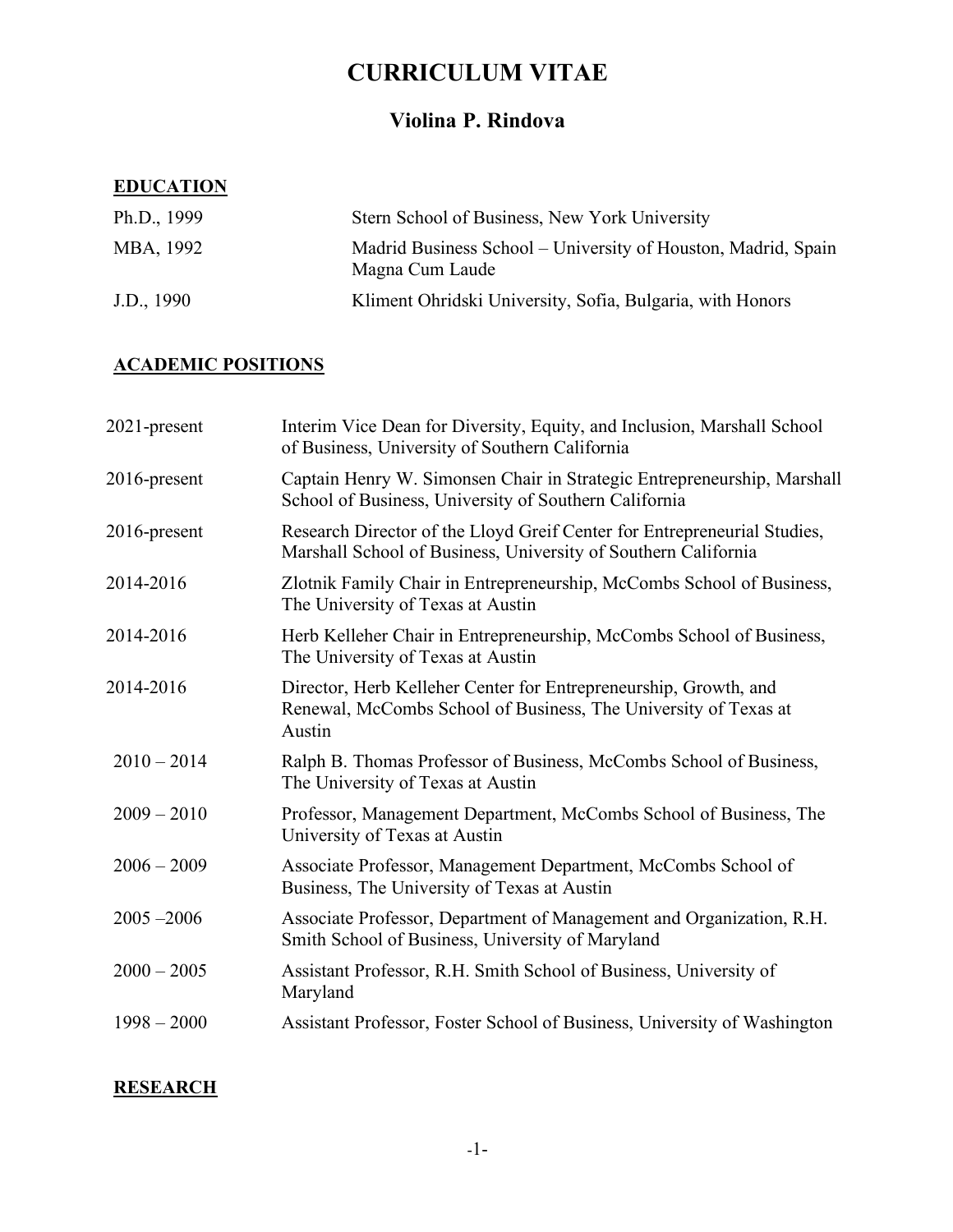#### **Honors and Awards**

- 2021 Runner-up, OMT Best Published Paper Award in 2020 in management and sociology
- 2020 Best Paper Prize, Strategic Management Society, Special Conference "Designing the Future," Berkeley, CA
- 2019 Outstanding Research Award, MOR Department, Marshall School of Business
- 2018 "Top Gun" Award for Outstanding Research, Teaching, and Service, MOR Department, Marshall School of Business
- 2015 Nominee for Outstanding Research Contribution Career Award, McCombs School of Business
- 2015 Humanities Institute Fellow
- 2014 Nominee for CBA Foundation Advisory Council Award for Teaching Innovation, McCombs School of Business
- 2014 Runner-up, Outstanding Professor Award, Texas Executive MBA.
- 2013 Nominee for Outstanding Research Contribution Career Award, McCombs School of Business
- 2012 Award for Best Article Scholarly Contribution by *Strategic Organization* journal
- 2012 Nominee for CBA Foundation Advisory Council Award for Teaching Innovation, McCombs School of Business
- 2011 Best Paper Award, Oxford University Centre for Corporate Reputation
- 2011 Nominee for Outstanding Research Contribution Career Award, McCombs School of Business
- 2010 Humanities Institute Fellow
- 2009 Thought Leadership Award, Entrepreneurship Division, Academy of Management.
- 2009 Research Excellence Award, McCombs School of Business
- 2007 Nominee for The University of Texas at Austin Co-operative Society Research Excellence Award for Best Research Paper
- 2009 IC2 Institute Fellow (2009-present)
- 2008 Dean's Fellow, McCombs School of Business
- 2006 Ambassador Edward Clark Centennial Endowed Fellow in Business, McCombs School of Business
- 2003 Finalist, Krowe-Mason Teaching Award, Robert H. Smith School of Business
- 1999 Gerhardt-Moore Faculty Fellow in Entrepreneurship, University of Washington
- 1999 Boeing Endowment for Research Excellence Fellow, University of Washington
- 1997 "Breaking the Frame Award" *Journal of Management Inquiry*
- 1995 Joseph Taggart Fellowship for Academic Excellence and Promising Research, Stern School of Business
- 1995 Outstanding Paper Distinction, Western Academy of Management

### **Journal Articles**

Rindova, V. P, & Martins, L. L. 2021. Shaping possibilities: A design-science approach to developing novel strategies. *Academy of Management Review,* vol 46 (4): 800-822*.* Best Paper Prize, Strategic Management Society, Special Conference "Designing the Future," Berkeley, CA

Rindova, V.P. & Martins, L. L. 2022. Futurescapes: Imagination and temporal reorganization in the design of strategic narratives. *Strategic Organization*.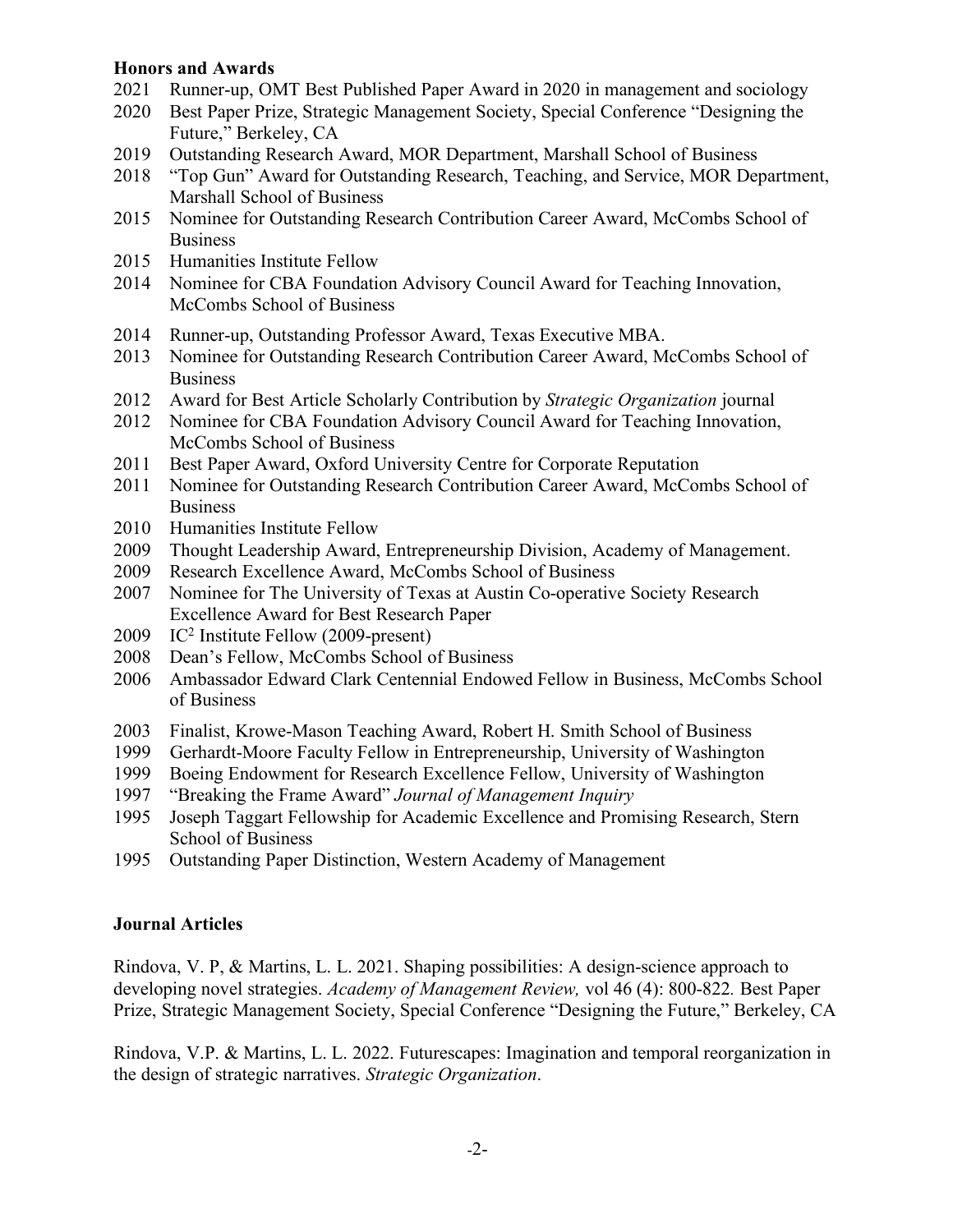Rindova, V. P. and Courtney, H. G. 2020. To shape or adapt? Knowledge problems, epistemologies, and strategic postures under Knightean uncertainty. *Academy of Management Review*. Vol. 45, No. 4, 787–807. Runner-up, OMT Best Published Paper Award in 2020.

Pontikes, E. & Rindova, V. 2020. Shaping Markets Through Temporal, Constructive, and Interactive Agency, *Strategy Science*, 5 (3): 149–159

Pollock, T. G., Lashley, K., Rindova, V. P., Hoon, J.H. 2019. Which of These Things Are not Like the Others? Comparing the Rational, Emotional, and Moral Aspects Of Reputation, Status, Celebrity, and Stigma. *Academy of Management Annals*, 13 (2): 444–478

Ravasi, D., Rindova, V., and Stigliani, I. 2019. The Stuff of Legend: History, Material Memory and the Temporality of Identity Construction. *Academy of Management Journal.* 62(5):1523- 1555

Rindova, V. and Martins, L. 2018. From Values to Value: Value Rationality and the Creation of Great Strategies, *Strategy Science,* 3 (1): 323-334.

Hubbard, T., Pollock, T, Pfarrer, M. & Rindova, V. 2018. Hot Hands or Safe Bets: The Effects of Status and Celebrity on IPO firms' Alliance Formations. *Academy of Management Journal*, 61  $(5)$ :

Ravasi, D., Rindova, V., Etter, M. Cornelissen, J. 2018. The Formation of Organizational Reputation. *Academy of Management Annals*, 12 (2): 1–25. Lead Article.

Rindova, V. P., Martins, L. L., Srinivas, S. B., Chandler, D. 2018. The Good, the Bad, and the Ugly of Organizational Rankings: A Multi-Disciplinary Review of the Literature and Directions for Future Research, *Journal of Management*. 44 (6): 2175–2208. Lead Article.

Turner, S. F. and Rindova, V. P. 2018. Watching the Clock: Action Timing, Patterning, and Routine Performance, *Academy of Management Journal.* 61 (4):

Dalpiaz, E., Rindova, V., & Ravasi, D. 2016. Combining Logics to Transform Organizational Agency: Blending Industry and Art at Alessi. *Administrative Science Quarterly*, 61 (3): 347- 392.

Martins, L., Rindova, V., & Greenbaum, B. 2015. Unlocking the hidden value of concepts: A cognitive perspective business model innovation. *Strategic Entrepreneurship Journal, 9:99-117.*

Petkova, A., Rindova, V., & Gupta, A. 2013. No news is bad news: Sensegiving activities, media attention, and venture capital funding of new technology organizations. *Organization Science*, 24(3): 865-888.

Rindova, V., Yeow, A., Martins, L., & Faraj, S. 2012. Partnering portfolios, value creation logics and growth trajectories: A comparison of Yahoo and Google (1995-2007). *Strategic Entrepreneurship Journal*, 6(2): 133-151.

Ravasi, D., Rindova, V., & Dalpiaz, E. 2012. The cultural side of value creation. *Strategic Organization*, 10: 231-239.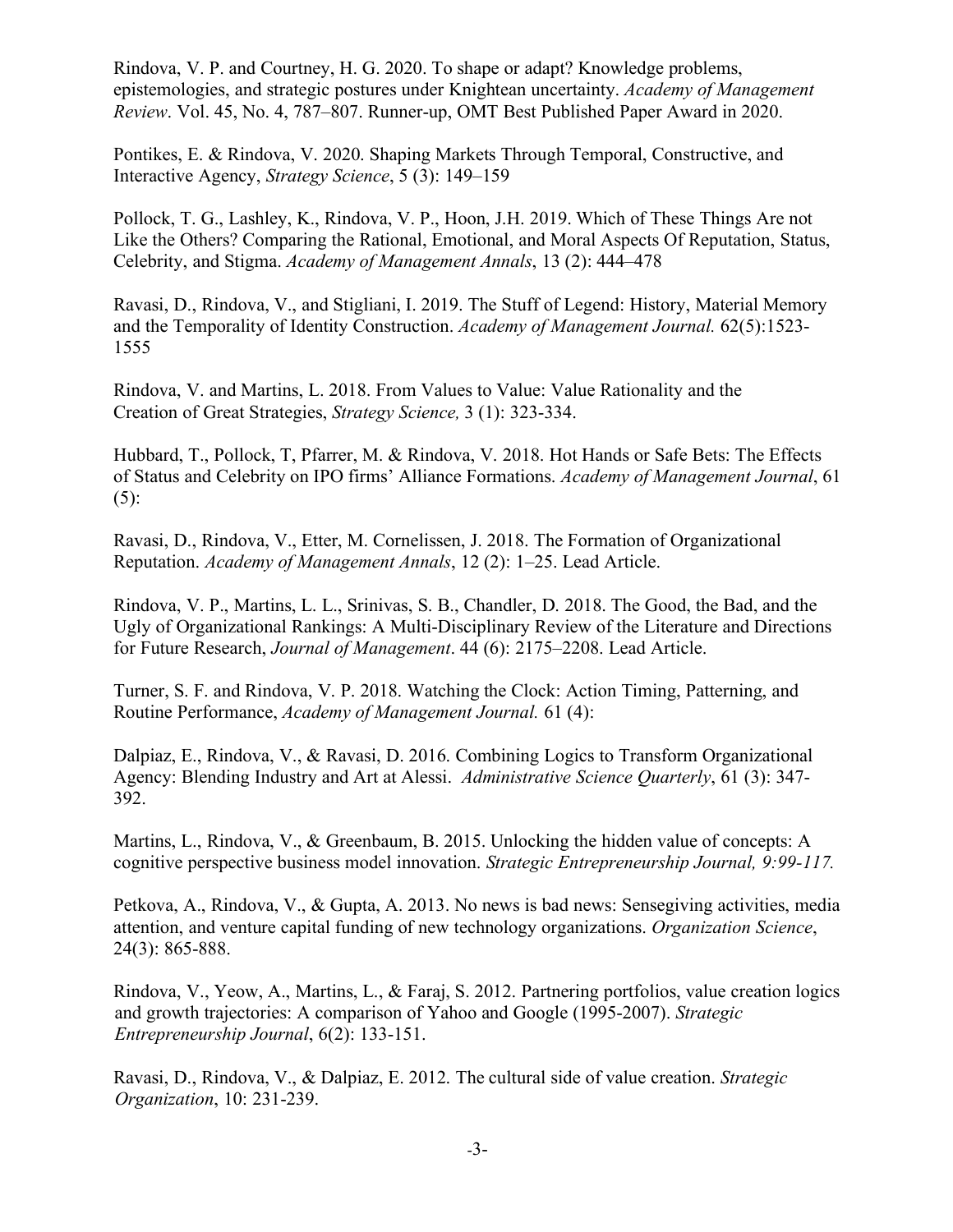Turner, S. & Rindova, V. 2012. A balancing act: How organizations manage pressures for consistency and change in routine functioning. *Organization Science*, 23(1): 24-46.

Rindova, V., Dalpiaz, E., & Ravasi, D. 2011. A cultural quest: A study of organizational use of new cultural resources in strategy formation. *Organization Science*, 22(2): 413-431.

Rindova, V. P. 2011. Moving from ideas to a theoretical contribution: Comments on the process of developing theory in organizational research. *Journal of Supply Chain Management*, 47(2): 19-21. [Invited contribution.]

Pfarrer, M., Pollock, T., & Rindova, V. 2010. A tale of two assets: The effects of firm reputation and celebrity on earnings surprises and investors' reactions. *Academy of Management Journal*, 53(5): 1131-1152.

Rindova, V., Ferrier, W., & Wiltbank, R. 2010. Value from gestalt: How sequences of competitive actions affect the advantage of firms in nascent markets. *Strategic Management Journal*, 31(13): 1474-1498.

Rindova, V., Williamson, I., & Petkova, A. 2010. When is reputation an asset? Reflections on theory and methods in two studies of business schools. *Journal of Management*, 36(3): 610-619.

Rindova, V., Barry, D., Ketchen, D. 2009. Entrepreneuring as emancipation. *Academy of Management Review*, 34 (3): 477-491.

Pollock, T., Rindova, V., & Maggitti, P. 2008. Market watch: Information and availability cascades among the media and investors in the US IPO market. *Academy of Management Journal*, 51(2): 335-358. [Recipient of the *Thought Leadership Award* of the Entrepreneurship Division, Academy of Management Meetings, 2009.]

Rindova, V. 2008. Editor's comments: Publishing theory when you are new to the game. *Academy of Management Review*, 33(2): 300-303. [Invited contribution.]

Petkova, A., Rindova, V., & Gupta, A. 2008. How can new ventures build reputation? An exploratory study. *Corporate Reputation Review*, 11: 320-334.

Rindova V. & Petkova, A. 2007. When is a new thing a good thing? Technological change, product form design, and perceptions of value for product innovations. *Organization Science*, 18(2): 217-232. [Nominated for The University of Texas at Austin Co-operative Society Research Excellence Award for Best Research Paper published in 2007.]

Rindova, V., Petkova, A., & Kotha, S. 2007. Standing out: How new firms in emerging markets build reputation. *Strategic Organization*, 5(1): 31-70.

Basdeo, D., Smith, K., Grimm, C., Rindova, V., & Derfus, P. 2006. The impact of market actions on firm reputation. *Strategic Management Journal*, 27(12): 1205-1219.

Rindova, V., Pollock, T., & Hayward, M. 2006. Celebrity firms: The social construction of market popularity. *Academy of Management Review*, 31(1): 50-71.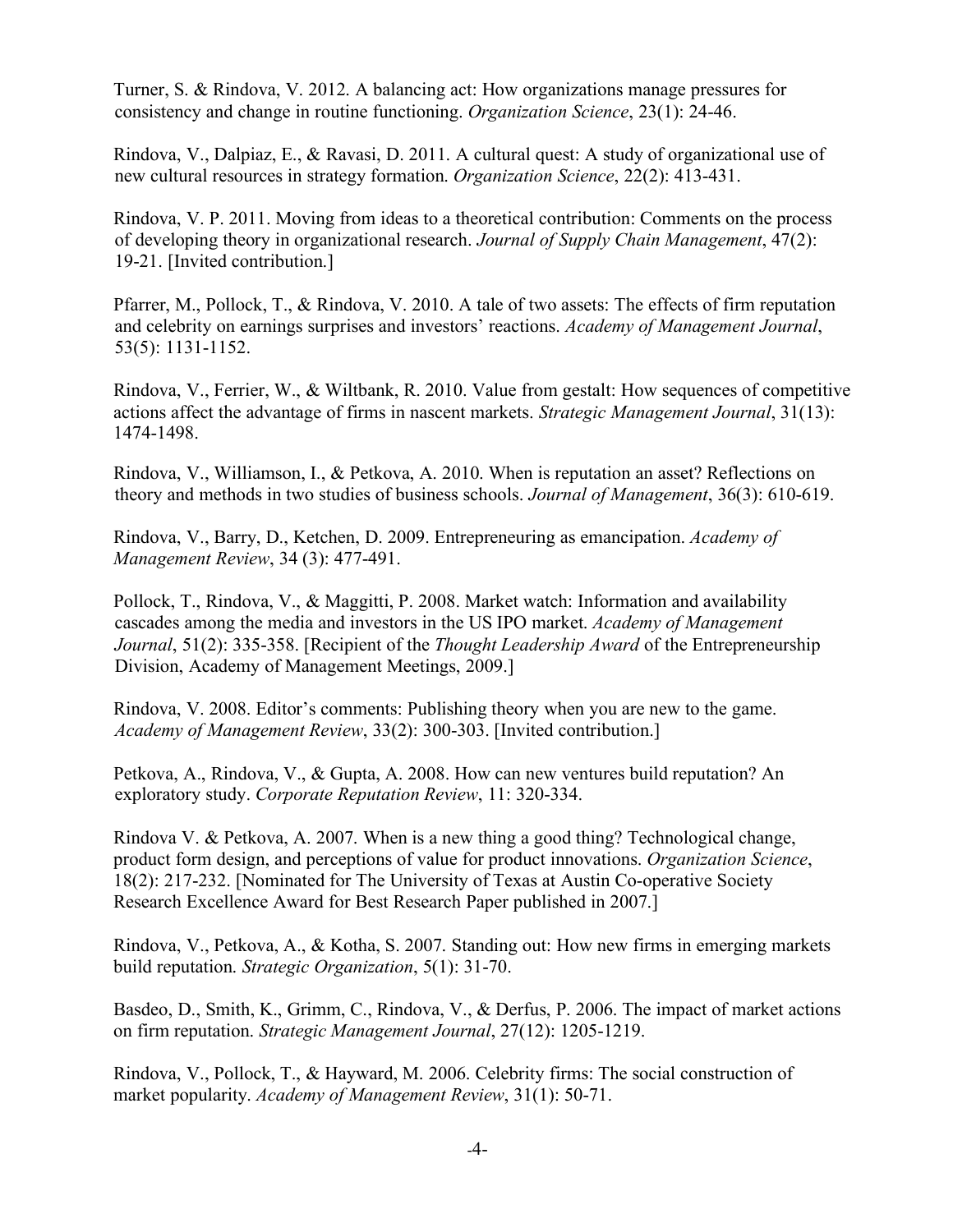Rindova, V., Williamson, I., Petkova, A., & Sever, J. 2005. Being good or being known: An empirical examination of the dimensions, antecedents, and consequences of organizational reputation. *Academy of Management Journal*, 48(6): 1033-1049.

Rindova, V., Becerra, M., & Contardo, I. 2004. Enacting competitive wars: Actions, language games, and market consequences. *Academy of Management Review*, 29: 670-687.

Hayward, M., Rindova, V., & Pollock, T. 2004. Believing one's own press: The causes and consequences of Chief Executive Officer celebrity. *Strategic Management Journal*, 25: 637-654.

Pollock, T. & Rindova, V. 2003. Media legitimation effects in the market for initial public offerings. *Academy of Management Journal*, 46: 631-642.

Rindova, V. & Kotha, S. 2001. Continuous morphing: Competing through dynamic capabilities, form, and function. *Academy of Management Journal*, 44: 1263-1280.

Huse, M. & Rindova, V. 2001. Stakeholder expectations of corporate boards. *Journal of Management and Governance*, 5: 153-178.

Kotha, S., Rindova, V., & Rothaermel, F. 2001. Assets and actions: Firm-specific factors in the internationalization of US Internet firms. *Journal of International Business Studies*, 32: 769-792.

Kotha, S., Rajgopal, S., & Rindova, V. 2001. Reputation building and performance: An empirical analysis of the Top-50 pure Internet firms. *European Management Journal*, 19: 571- 586.

Rindova, V. & Fombrun, C. 1999. Constructing competitive advantage: The role of firmconstituent interactions. *Strategic Management Journal*, 20: 691-710. [Lead article.]

Rindova, V. 1999. What corporate boards have to do with strategy: A cognitive perspective. *Journal of Management Studies*, 36: 953-977.

Kennelly, J., Rindova, V. & Ellerbusch, F. 1999. Crafting effective environmental strategies: A "model of learning" from the chemical and pharmaceutical industries. *Corporate Environmental Strategy*, 6(2): 199-207.

Fombrun, C. & Rindova, V. 1998. Reputation management in global 1000 firms: A benchmarking study. *Corporate Reputation Review*, 1(3): 205-215.

Rindova, V. 1997. The image cascade and the dynamics of corporate reputations. *Corporate Reputation Review*, 1(2): 188-194.

Rindova, V. & Starbuck, W. 1997. Ancient Chinese theories of control. *Journal of Management Inquiry*, 6(2): 144-160. [Winner of "Breaking the Frame" Award.]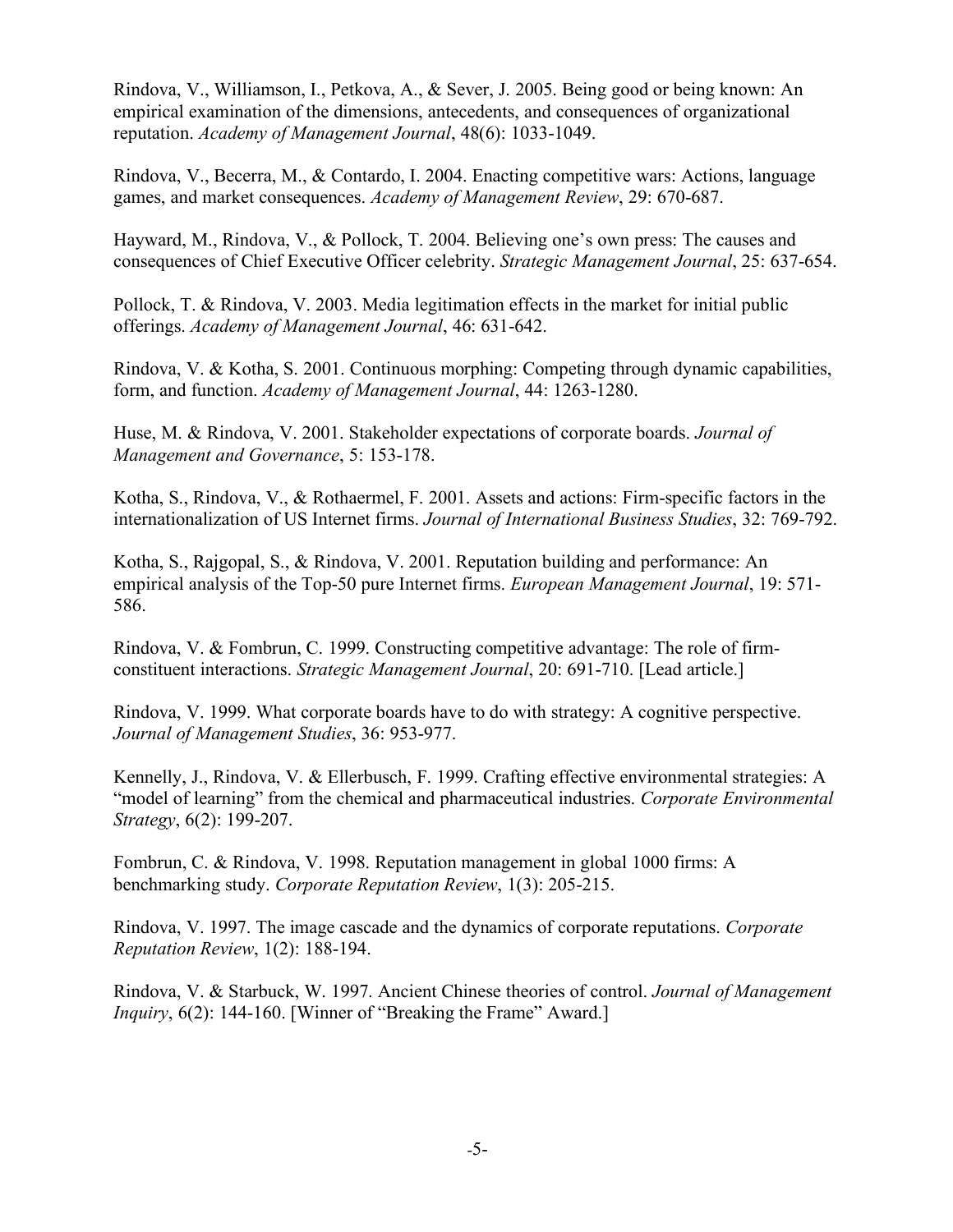### **Chapters in Edited Volumes**

Rindova, V., Srinivas, S. & Martins, L. 2022. Breaking Free: An Orders-Of-Worth Perspective on Emancipatory Entrepreneurship. In Eberhart, Lounsbury and Aldrich (Eds). *Research on the Sociology of Organizations*.

Turner, S. and Rindova, V. 2021. Time and temporality in routine dynamics. In Feldman M. S., Pentland B. T., D'Adderio L., Dittrich K., Rerup C., & Seidl D. (Eds.). 2021. *Cambridge Handbook of Routine Dynamics.* Cambridge: Cambridge University Press

Rindova, V. P. & Martins, L. L. 2018. The Three Minds of the Strategist: Toward an Agentic Perspective in Behavioral Strategy. In Augier, M., Fang, C., and Rindova V. P. (Eds). *Advances in Strategic Management*, volume 39: 167 – 179.

Augier, M. Fang, C., Rindova, V.P. 2018. Introduction–Behavioral Strategy: A Quick Account. In Augier, M., Fang, C., and Rindova V. P. (Eds). *Advances in Strategic Management*, volume 39.

Ravasi, D., Rindova, V., & Dalpiaz, E. 2018. Analyzing Changes in Organizational Cultural Repertoires. In Mir, R. & Jain, S. (Eds). *Routledge Companion to Qualitative Research in Organization Studies*, Ch. 14, p. 203-226. Routledge.

Rindova, V. 2018. Reputation. *Palgrave Encyclopedia of Strategic Management*.

Rindova, V. & Srinivas, S. 2017. The Management of Meaning. In Wilkinson, A. Armstrong, S. J. Lounsbury, M. The *Oxford Handbook of Management*. Oxford University Press.

Rindova, V.P., Martins, L.L., Yeow, A. 2016. The Hare and the Fast Tortoise: Dynamic Resource Reconfiguration and the Pursuit of New Growth Opportunities by Yahoo and Google (1995–2007). In Folta, T.B., Helfat, C.E., Karim, S. (Eds.) *Advances in Strategic Management*, Volume 35: pp.253 – 284.

Kyprianou, C. Graebner, M. and Rindova, V. P. 2016. Strategic conversations: Methods for data collection and analysis. In Elsbach K. & Kramer, R. (Eds.) *Handbook of Qualitative Research: Innovative Pathways and Methods*. Routledge, New York, NY.

Rindova, V., Reger, R. K., Dalpiaz, E. 2014. The Mind of the Strategist and the Eye of the Beholder: The Socio-cognitive Perspective in Strategy Research, *Handbook of Research on Competitive Strategy*, Giovanni B. D'Agnino (Ed.), Edgar Elgar Publisher.

Rindova, V. and Martins, L. 2012. Show me the money: A multi-dimensional view of reputation as an intangible asset. In Barnett, M. & Pollock, T. (Eds.) *Oxford Handbook of Reputation Management*. Oxford University Press.

Dalpiaz, E., Rindova, V., & Ravasi, D. 2010. Where strategy meets culture: The neglected role of cultural and symbolic resources in strategy research. In Baum, J. & Lampel, J. (Eds.) *Advances in Strategic Management*. Volume 27, p. 175-208.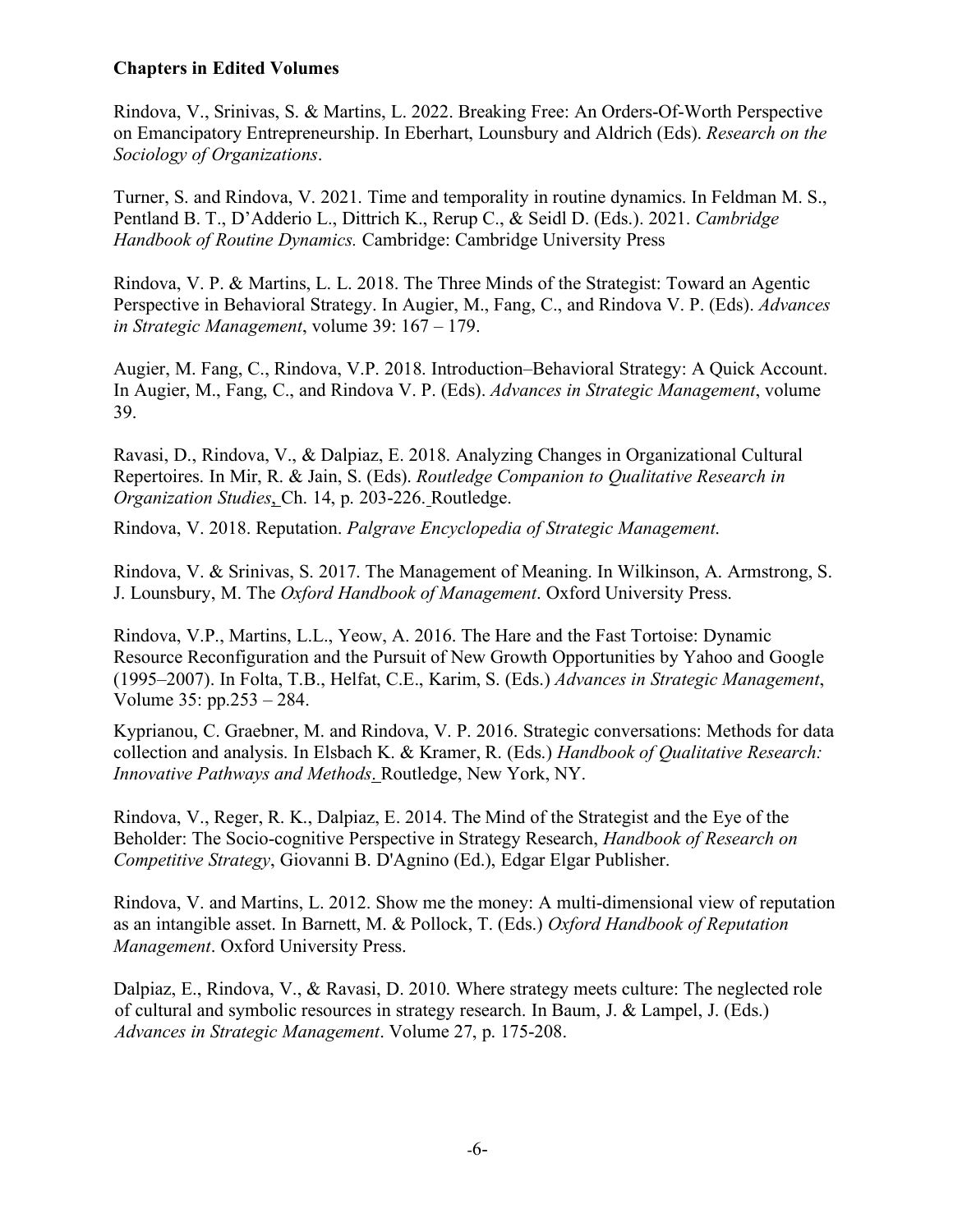Ravasi, D., Rindova, V., & Stiligiani, I. 2010. Valuing products as cultural symbols: A conceptual framework and empirical illustration. In Jens Beckert and Patrik Aspers (Eds.) *The Worth of Goods: Valuation and Pricing in the Economy*. Oxford University Press.

Ravasi, D. & Rindova, V. 2008. Symbolic value creation. In Barry, D. & Hansen, H. (Eds.) *The Sage Handbook of New Approaches to Organization Studies*.

Rindova, V. 2007. Starbucks: Constructing a multiplex identity in the specialty coffee industry. In Lerpold, L. Ravasi, D., van Rekom, J., & Soenen, G. (Eds.) *Organizational Identity*. Routledge.

Rindova, V. & Petkova, A. 2005. Entrepreneurial reputations. In Hitt, M. & Ireland, D. (Eds.) *Handbook of Entrepreneurship*. Blackwell.

Rindova, V. 2004. Examples of social measurement in firm valuation. In Kempf-Leonard, K. (Ed.) *Encyclopedia of Social Measurement*. Elsevier.

Rindova, V., Wiltbank, R., & Kotha, S. 2001. Action and value: An investigation of the strategies of new ventures on the Internet. In Butler, J. (Ed.) *E-commerce and Entrepreneurship*. Greenwich, CT: Information Age Publishing.

Rindova, V. & Fombrun, C. 2001. The growth of the specialty coffee niche in the U.S. coffee industry. In Bird-Schoonhoven, K. & Romanelli, E. (Eds.) *The Entrepreneurship Dynamic*. Stanford University Press.

Fombrun, C. & Rindova, V. 2000. The road to transparency: Reputation management at Royal Dutch/Shell. In Schultz, M. & Hatch, M.J. (Eds.) *The Expressive Organization*. Oxford University Press.

Rindova, V. & Fombrun, C. 1998. The eye of the beholder: The role of corporate reputation in defining organizational identity. In Whetten, D. & Godfrey, P. (Eds.) *Identity in Organization: Developing Theory through Conversation*. Thousand Oaks, CA: Sage.

Rindova, V. & Schultz, M. 1998. Identity within and without: Lessons from corporate and organizational identity. In Whetten, D. & Godfrey, P. (Eds.) *Identity in Organizations: Developing Theory through Conversation*. Thousand Oaks, CA: Sage.

Rindova, V. & Starbuck, W. 1997. Distrust in dependence: The ancient challenge of superiorsubordinate relations. In Clark, T.A.R. (Ed.) *Advancement of Organization Behavior: Essays in Honor of Derek Pugh*. Dartmouth.

Stumpf, S. & Rindova, V. 1997. Assessment and evaluation techniques and the motivation to teach. In Bess, J. (Ed.) *Teaching Well and Liking It: Motivating Faculty to Teach Effectively*. Baltimore: The Johns Hopkins University Press.

### **Published Refereed Conference Proceedings**

Chandler D. & Rindova, V. 2008. Would you like fries with that? Producing and consuming social measures of firm value. *Academy of Management Best Paper Proceedings*.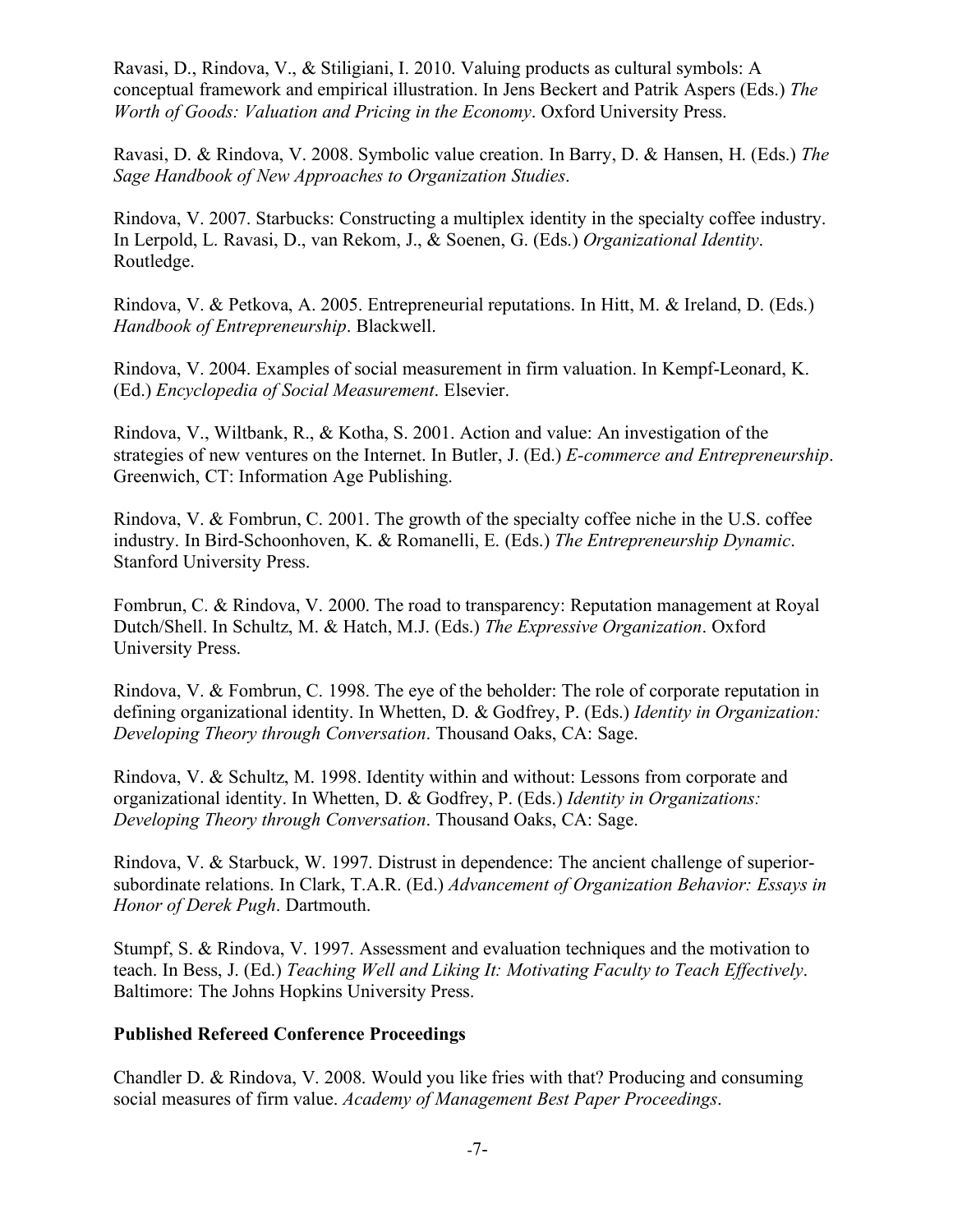Pfarrer, M., Pollock, T., & Rindova, V. 2008. Does noblesse oblige? The effects of firm reputation and celebrity on earnings surprises and investors' reactions. *Academy of Management Best Paper Proceedings*.

Rindova, V. 2007. Cultural consumption and value creation in consumer goods technology industries. *Academy of Management Best Paper Proceedings*, pp. 1-6.

Rindova, V. & Kennelly, J. 1995. Transfer of environmental standards in the global chemical and pharmaceutical industries: An organizational learning perspective. Proceedings of the International Association of Business and Society, Sixth Annual Conference, Vienna, Austria.

Fombrun, C. & Rindova, V. 1994. Reputational rankings: Institutionalizing social audits of corporate performance. Proceedings of International Association of Business and Society, Fifth Annual Conference, Hilton Head Island, SC.

Bethel, J. & Rindova, V. 1994. The impact of CEO, top management teams and boards of directors turnover on corporate restructuring. Proceedings of the Second International Federation of Scholarly Associations of Management, Dallas, TX.

### **Invited Talks**

- 2020 University of Illinois, Urbana-Champaign
- 2019 Bocconi University
- 2018 New York University
- 2017 INSEAD
- 2016 Dartmouth College
- 2015 UC-Irvine
- 2014 University of Michigan
- 2013 University of Chicago
- 2013 Cornell University (Cornell Tech and Johnson School of Business)
- 2013 University of Kansas
- 2013 Drexel University
- 2012 University of Alberta
- 2012 University of Southern California
- 2011 Harvard University
- 2011 University of Illinois, Urbana-Champaign
- 2011 Stanford University
- 2009 Kellogg School of Management, Northwestern University
- 2008 University of California at Berkeley, Fall 2008.
- 2008 London Business School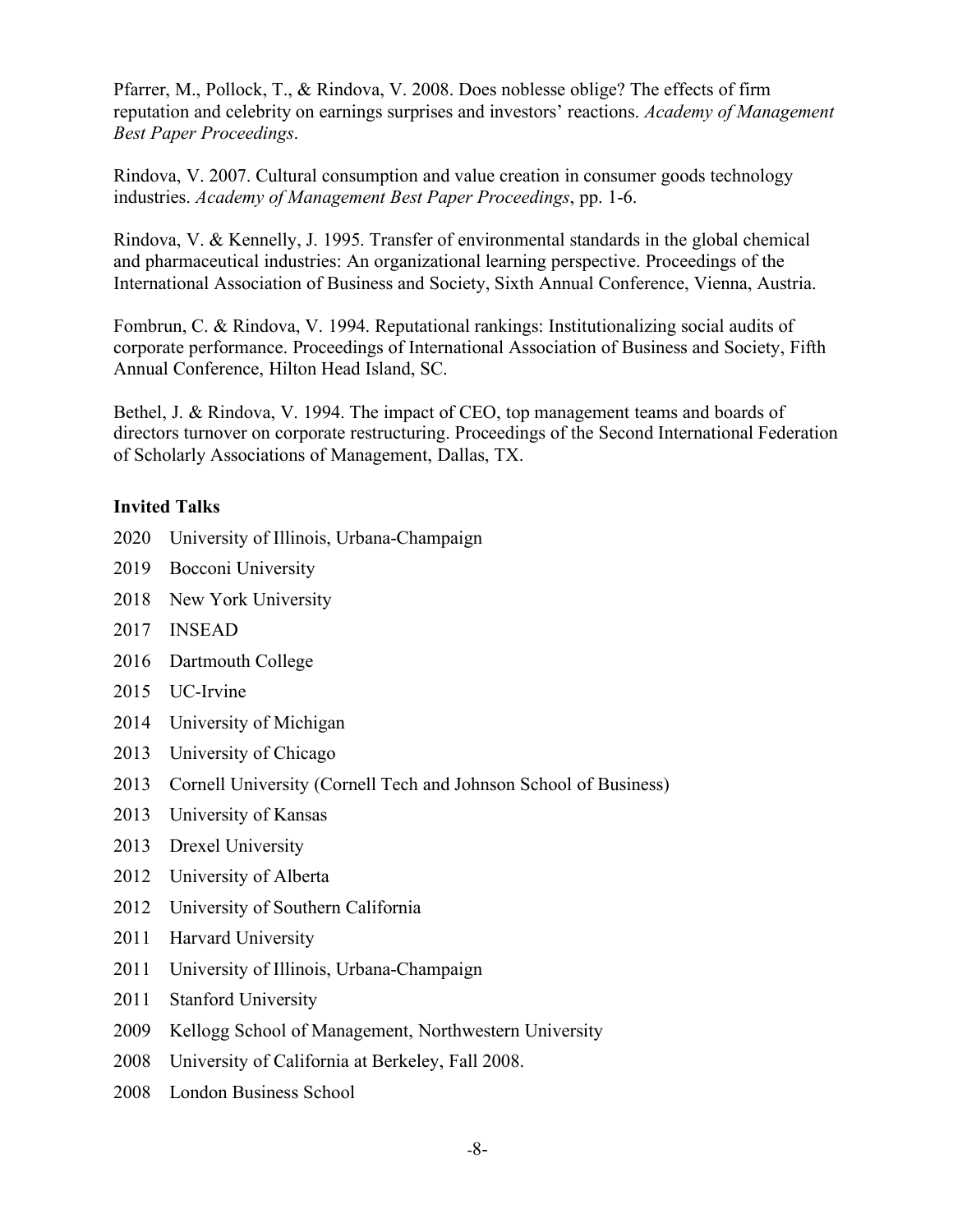2008 INSEAD

2007 Bocconi University

- 2006 University of Florida
- 2006 London Business School
- 2005 University of Catania
- 2005 INSEAD
- 2004 Lund University
- 2004 Bocconi University
- 2004 University of New Mexico
- 2002 Purdue University
- 2000 University of British Columbia
- 1999 Columbia University

# **Refereed Conference Presentations**

### *Academy of Management*

# 2018

2017

2016, Anaheim

- The cultural side of value creation, Presented at PDW on The Social Construction of Markets

- From Values to Value, Presented at PDW on The Value of Values for Organization Theory.

- How Entrepreneurs Use Valuation Logics, Paper presented at the symposium on Identity, Entrepreneurship, and Meaning Construction Through Cultural Resources

- Presenter, Symposium on Celebrity in Strategic Management and Organizational Studies 2015, Vancouver

- Co-organizer, PDW on Design and Design Thinking

2014, Philadelphia, PA

- Panelist at PDW on Cultural Design and Designing Culture

- How to do things with words. Paper Presented at All-Academy Symposium

- Business models and business model innovation. Paper Presented at All-Academy Symposium

- Big names and fragmented experiences (with Melissa Graebner and Christina Kyprianou). ,

Competitive paper

2013, Orlando, FL

- Managerial cognition perspective on business model innovation (with Luis Martins and Bruce Greenbaum) Competitive paper

- Cultural entrepreneurship: Unity in diversity. Presentation at the PDW on Cultural Perspectives on Entrepreneurship and Innovation.

- Where cognition meets culture. Presentation at the PDW on Behavioral Strategy.

### 2012, Boston, MA

- Addressing the skillful navigation of gatekeeping in the art world (with Elena Dalpiaz and Davide Ravasi). Paper presented in the All-Academy Symposium.

- Understanding value: Definition, generation and appropriation (with Shazad Ansari and Kamal Munir). Competitive paper.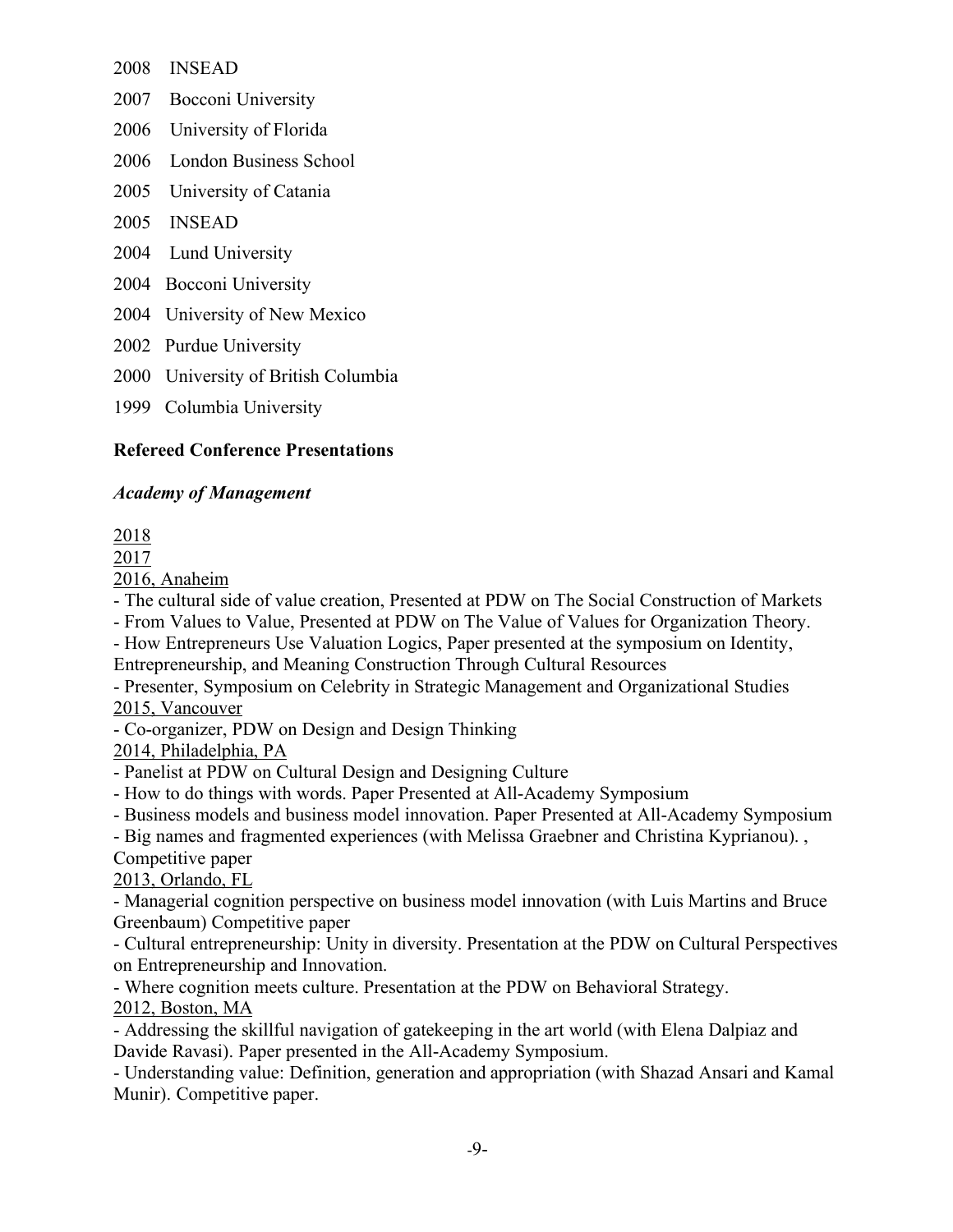- The effectiveness of routine interfacing: How consistency in the timing of interface exchanges affects output quality (with Scott Turner). Competitive paper.

# 2010, Montréal, CANADA

- Combining different logics in organizations: A study of institutional change and strategic renewal (with Elena Dalpiaz and Davide Ravasi). Competitive paper.

- Confidentiality and the process of knowledge generation: Approaches to qualitative research (with David Kirsch and Anastasyia Zavyalova). Competitive paper.

### 2008, Anaheim, CA

- Asking questions about branding: An investigation into symbolic value creation. (Co-chair). Symposium sponsored by Organization Theory, Organizational Development and Change, and Managerial and Organizational Cognition Divisions.

- Product ideology, value, and meaning in the specialty coffee industry. Paper presented at the Symposium on Cultural Approaches to the Study of Entrepreneurship sponsored by the Entrepreneurship, Organization Theory, and Managerial and Organizational Cognition Divisions.

- A socio-cognitive view of stakeholder theory. Paper presented at the Symposium on Toward a Stakeholder Theory of Strategy. Showcase symposium sponsored by Business Policy and Strategy, Organization Theory, and Social Issues in Management Divisions. 2007, Philadelphia, PA

- Developing a co-organizing model of organizational routines from garbage cans (with Scott Turner). Competitive paper.

- Cultural capital, aesthetic consumption, and value creation in consumer good industries. Competitive paper. Selected for publication in *Best Paper Proceedings*.

- Reputation building by new ventures (with Antoaneta Petkova and Anil Gupta). Competitive paper.

2005, Honolulu, HI

- Technological change, product design, and consumer perceptions of value. Paper presented at the Symposium on High tech *and* High Touch: Fashion Dynamics in Technology Markets. Showcase Symposium sponsored by Business Policy and Strategy, Organization Theory, and Technology and Innovation Management Divisions.

- Why markets don't stand still and what firms can do about it: Conversations on dynamic capabilities. (Organizer). PDW Business Policy and Strategy Division

2004, New Orleans, LA

- Media and investor information cascades in the IPO market (with Tim Pollock). Competitive paper.

- Creating symbolic value: A cultural perspective on production and exchange (with Davide Ravasi). Competitive paper.

- When a new thing is a good thing: Cognitive and emotional responses and value created by product innovations (with Antoaneta Petkova). Competitive paper.

2003, Seattle, WA

- Being known and being liked: An empirical examination of the reputations of US business schools with corporate recruiters (with Ian Williamson, Antoaneta Petkova, and Joy Sever). Competitive paper.

- Gonna be a star: The social construction of firm celebrity (with Tim Pollock). Competitive paper.

- The impact of market actions on firm reputation (with Dax Basdeo, Ken Smith, Curt Grimm, and Pamela Derfus). Competitive paper.

2002, Denver, CO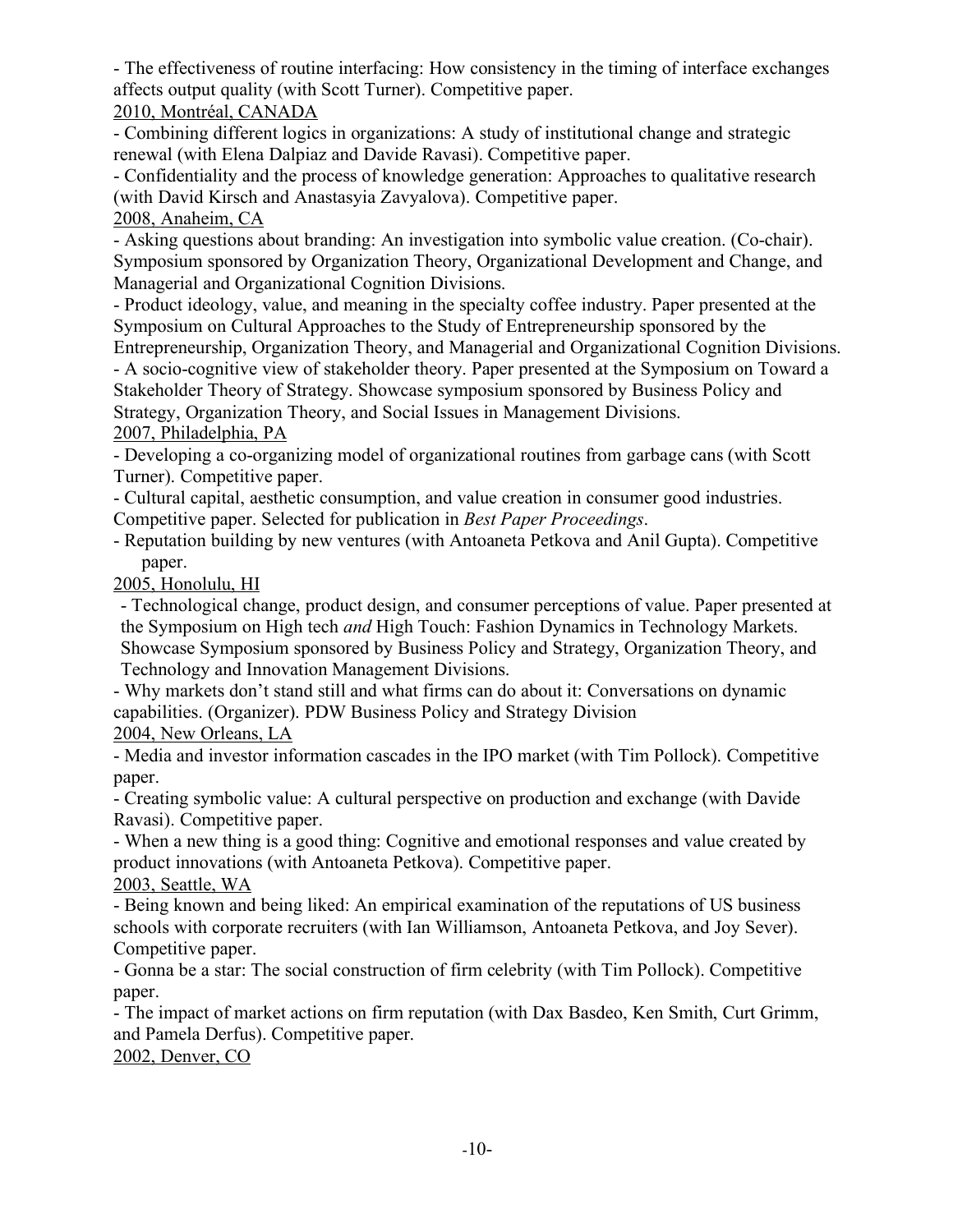- Of signals, chords, and tunes: An empirical examination of the relationship between strategic actions and market value of Internet firms (1995-1998) (with Walter Ferrier and Robert Wiltbank). Competitive paper.

### 2000, Toronto, Canada

- Reputation building and firm performance: An empirical analysis of the top-50 pure Internet firms (with Suresh Kotha). Competitive Paper.

- Identity at the interfaces: The dynamic construction of identity in organizational fields. (Cochair). Symposium sponsored by Business Policy and Strategy and Managerial and Organizational Cognition Divisions

- The identities of morphing organizations: The case of Yahoo and Excite (with Suresh Kotha). Symposium Panel Presentation.

- The road to transparency: The case of Royal Dutch Shell (with Charles Fombrun). Symposium Panel Presentation.

1999, Chicago, IL

- Building corporate reputation on the Internet: The case of Amazon.com (with Suresh Kotha). Competitive paper.
- The meaning of coffee and the growth of the U.S. specialty coffee industry. Symposium panel presentation (showcase symposium sponsored by BPS and OMT Divisions).

#### 1998, San Diego, CA

- What matters most about boards: A discussion with researchers and directors. (Co-chair). Symposium sponsored by Business Policy and Strategy and Managerial and Organizational Cognition Divisions.

- The knowledgeable board: Cognitive diversity and board effectiveness. Symposium panel presentation.
- Learning from crisis: Reputation management at Royal Dutch Shell (with Charles Fombrun). Symposium panel presentation.

### 1997, Boston, MA

- Collaborative theorizing: The case of organizational identity theory. Symposium panel presentation.

### 1996, Cincinnati, OH

- Making coffee or meaning? A study of The Starbucks Coffee Company's communications. Competitive paper.

- When rivals go to war: The case of Coca Cola Company versus PepsiCo (with Manuel Becerra). Competitive paper.

1995, Vancouver, Canada

- On the face of it: Reputation and corporate self-presentations. Symposium panel presentation.

- Constructions of greening (with Bill Starbuck). Symposium panel presentation.

1994, Dallas, TX

- What corporate boards have to do with strategy: A decision-making perspective. Competitive paper.

- Theory X, Y, Z BC. Symposium panel presentation.

# *Strategic Management Society*

### 2016, Berlin,

- The role of the media in corporate governance. Presented at a symposium on corporate governance.

### 2015, Denver

- Industry legitimation. Presented at a panel on the evolution of the cannabis industry.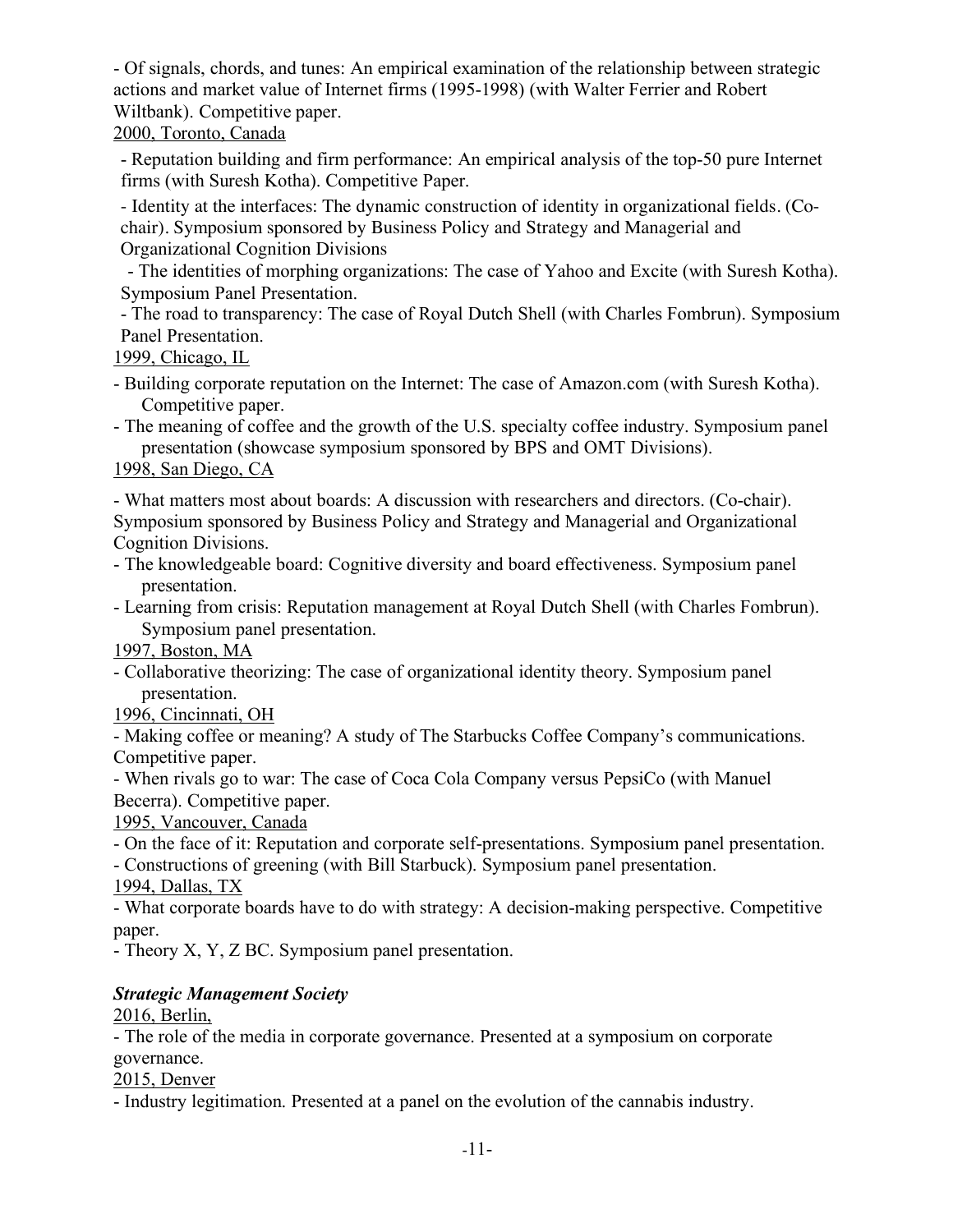2014, Madrid, Spain

- Where Cognition Meets Culture. Presentation to Behavioral Strategy Interest Group Track 2010, Rome, Italy

- Combining different logics in organizations: A study of institutional change and strategic renewal (with Elena Dalpiaz and Davide Ravasi).

2007, San Diego, CA

- The mind of the strategist and the eye of the beholder: The socio-cognitive perspective in strategy research (with Rhonda Reger). Competitive paper.

## 2003, Baltimore, MD

- Routines for change: Relating dynamic capabilities to the macro and microevolution of a firm's capabilities (with Susan Taylor). Competitive paper.

# 2001, San Francisco, CA

- Value management: Creating, co-producing, and appropriating value (with Charles Hill). Competitive paper.

- Using attraction theory to understand market relationships (with Rhonda Reger). Competitive paper.

2000, Vancouver, CANADA

- Action and value (with Suresh Kotha and Robert Wiltbank). Competitive paper.

# *Organization Science Winter Conference*

### 2008, Snow Creek, CA

- Catastrophic disorganization (with Philip Bougen).

# *Atlanta Conference on Competitive Advantage*

2008, Atlanta, GA

- Does noblesse oblige? The effects of firm reputation and celebrity on earnings surprises and investors' reactions.

2004, Atlanta, GA

- The impact of market actions on firm reputation (with Dax Basdeo, Ken Smith, Curt Grimm, and Pamela Derfus).

# *Babson-Kauffman Conference in Entrepreneurship*

2000, Babson, MA

- The buzz and the pitch: The role of information flows in the IPO market (with Tim Pollock).

# *International Association of Business and Society*

1995, Sixth Annual Conference, Vienna, AUSTRIA

- Transfer of environmental standards in the global chemical and pharmaceutical industries: An organizational learning perspective (with Jim Kennelly). Competitive paper.

1994, Fifth Annual Conference, Hilton Head Island, SC

- Reputational rankings: Institutionalizing social audits of corporate performance (with Charles Fombrun). Competitive paper.

# *EGOS*

2013, Montréal, CANADA Value creation strategies for multi-sided platforms (with Christina Kyprianou). 2009, Barcelona, SPAIN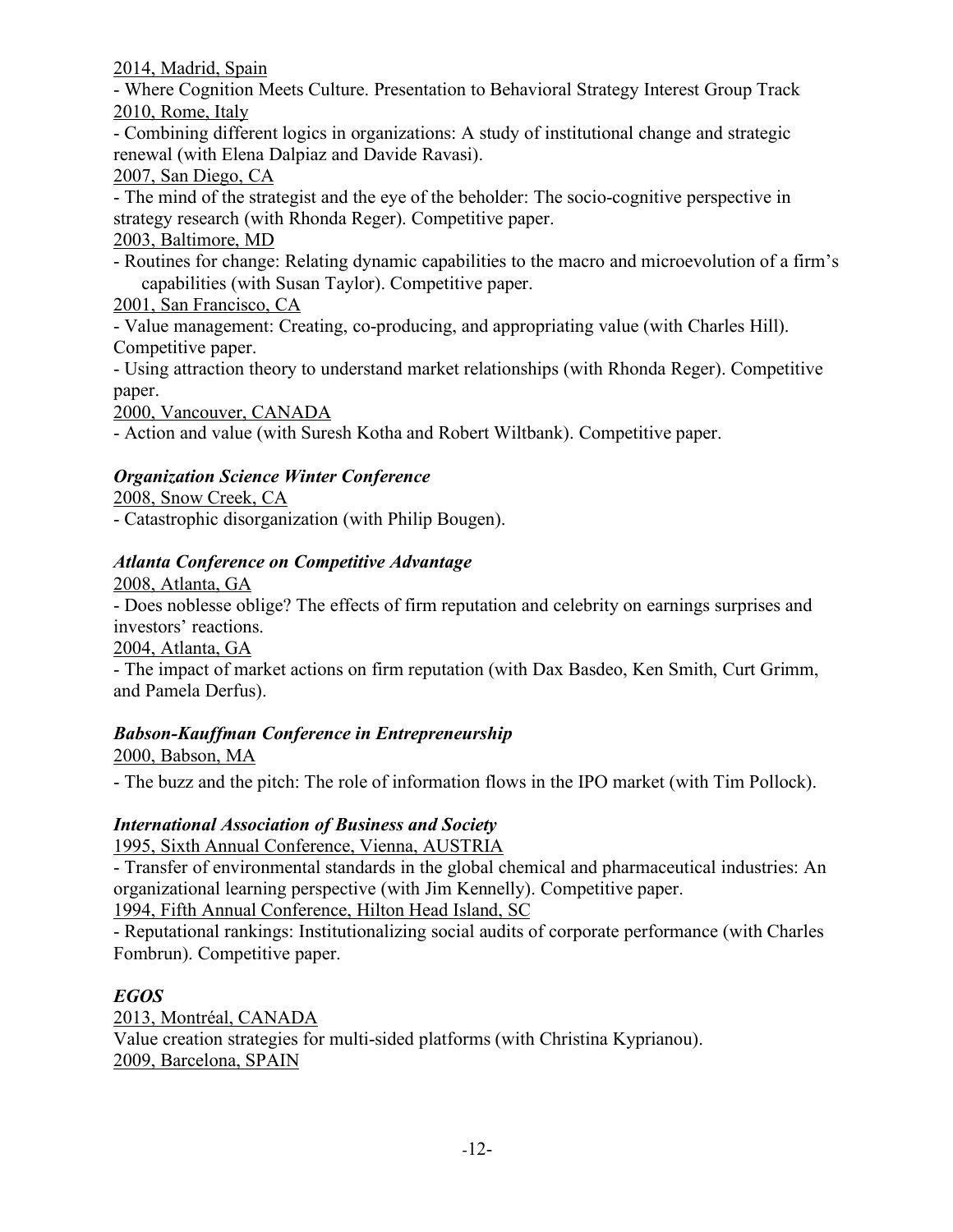From history to heritage: Corporate museums and organizational institutionalization (with Davide Ravasi and I. Stigliani). Paper also presented at the Business History Society Conference, June 2009, Milan, Italy.

#### *Reputation Institute Conference*

2009, Amsterdam, THE NETHERLANDS

The effects of intangible assets on earnings surprises and investors' responses (with Michael Pfarrer and Tim Pollock). Paper presented at the 13<sup>th</sup> Conference of the Reputation Institute.

### **Conferences Organized**

Micro-foundations of Creative Strategizing. Conference sponsored by the Herb Kelleher Center, McCombs School of Business, University of Texas at Austin, 2016.

First and Second Annual Entrepreneurship Conference (with Anil Gupta), University of Maryland, 2004 and 2005.

First and Second International Workshops on Symbol-Intensive Organizations (with Davide Ravasi, Nelson Philips, and Pablo de Holan), 2002 and 2007, Bocconi University. The Second Workshop was sponsored by a grant of the European Science Foundation.

First International Conference on Reputation, Image and Competitiveness (with Charles Fombrun), 1997, New York University.

### **Grants**

- 2012 The Origins of Strategy: Strategy Making in Early Technology Starups. Research Excellence Grant, McCombs School of Business, The University of Texas at Austin
- 2009 The Two Faces of Deviance: A Study of Innovation and Deviance at Enron. Research Excellence Grant, McCombs School of Business, The University of Texas at Austin.
- 2007 Product Form Design: An Exploratory Study of the Practices of Leading Italian Firms. *CIBER* Center, McCombs School of Business, The University of Texas at Austin
- 2007 International Workshop on Symbol-Intensive Organizations. *European Science Foundation*
- 2006 Strategic Choices and Investor Valuations of New Firms in Emerging Industries. *Distinguished Entrepreneurship Research Award*, R. Smith School of Business, University of Maryland
- 2006 Strategic Choices and Investor Valuations of New Firms in Emerging Industries. *General Research Board Award*, University of Maryland
- 2002 Evolving Dynamic Capabilities in Times of Dramatic Change. *National Science Foundation*, Innovation and Organizational Change Program, SEGR.
- 2002 Does Practice Make Perfect? HCIT, R. Smith School of Business, University of Maryland.
- 1999 Internationalization Strategies of Internet Firms. *CIBER*, University of Washington
- 1999 Information Mediators in the Market for Initial Public Offerings: The Role of the Media and Financial Analysts in IPO Valuation. *Ewing Marion Kauffman Foundation*.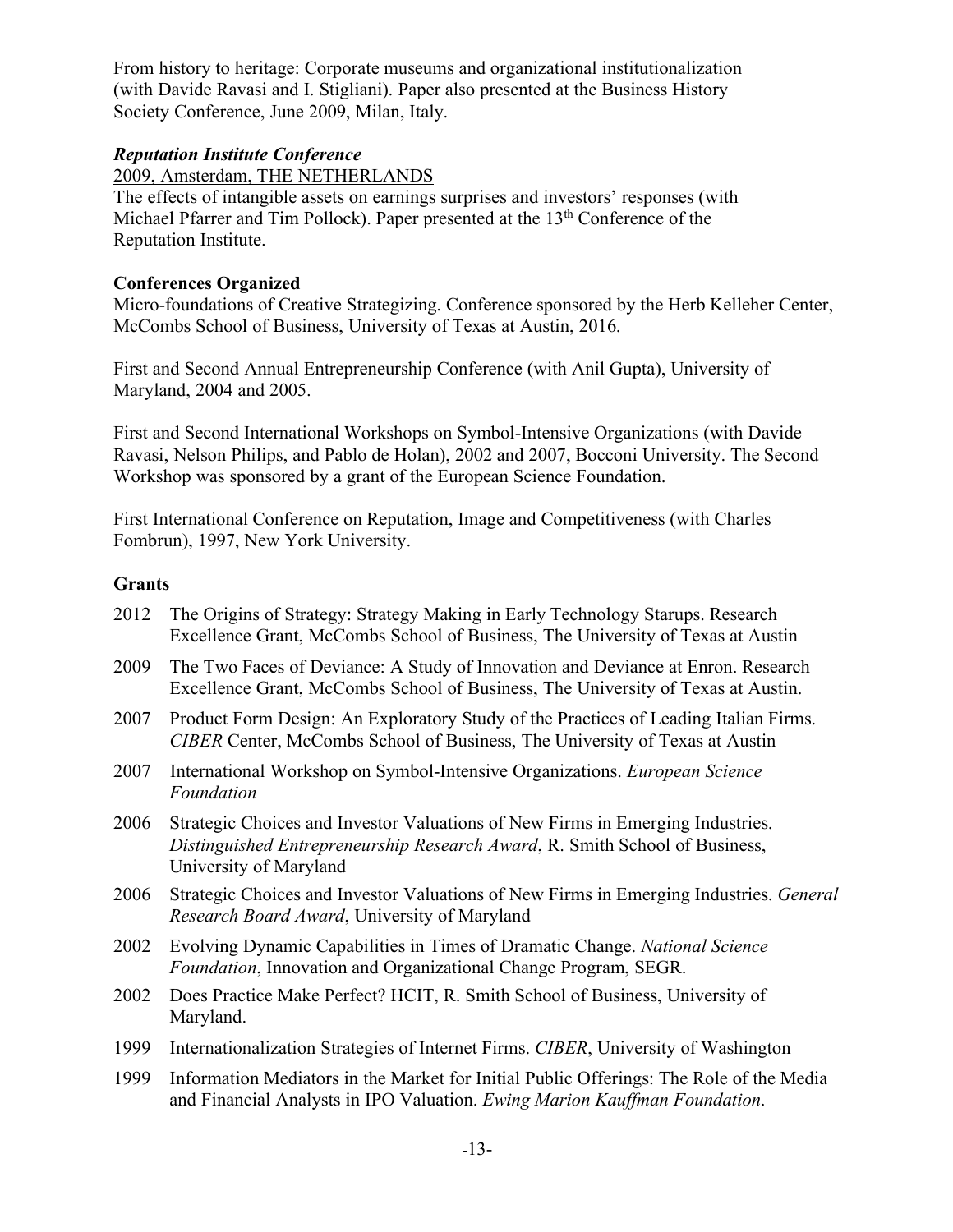1996 Entrepreneurial Action and Niche Creation. Center for Entrepreneurial Studies, Stern School of Business

#### **Editorial Boards and Reviewing Activities**

Senior Editor, *Strategy Science* (2018-present) Guest Editor, *Strategy Science,* "Shaping the Future: Strategies for market creation and transformation (2019-2020) Guest Editor, *Academy of Management Review*, Special topic forum: "Dreaming, Discovering, Creating: The Visions and Costs of Entrepreneuring" (2006-2008) Associate Editor, *Academy of Management Review* (2005-2008)

Editorial Board, *Administrative Science Quarterly* (2009-2016) Editorial Board, *Strategic Management Journal* (2009-2013) Editorial Board, *Strategic Organization* (2006-2017) Editorial Board of *Organization Studies* (2004-2009) Editorial Board of *Academy of Management Journal* (2004-2007) Editorial Board of *Organization Science* (2003-2005) Editorial Board of *Corporate Reputation Review* (2002-present) Editorial Board of *Journal of Management* (2000)

### **TEACHING**

#### **Ph.D.**

Contemporary Issues in Strategic Management, Ph.D. seminar, McCombs School of Business, 2007, 2008, 2009, 2010, 2012, 2013, 2015.

Seminar on Cognitive and Institutional Approaches to Strategy, University of Maryland. Ph.D. seminar, 2002, 2004.

#### **MBA and EMBA**

GSBA 572 Strategic Planning for Growth: Strategy, MBV, Marshall School of Business, 2016, 2017, 2018, 2019, 2020, 2021

GSBA 552 Problem Solving and Decision Making: An Integrative Approach, Marshall School of Business, 2017, 2018

MOR 564 Strategic Innovation: Creating new markets, business models, and growth, MBA elective, Marshall School of Business, 2017, 2018, 2019, 2020

Theme X, Executive of the Future, EMBA, 2020, 2021

Strategic Innovation: Creating new markets, business models, and growth, Texas Executive MBA, 2014, 2015; HMBA, DMBA, 2015

Strategic Management, 2006- 2013, McCombs School of Business

Strategic Management, University of Maryland, 2000-2004

Entrepreneurship, University of Washington, 1999-2000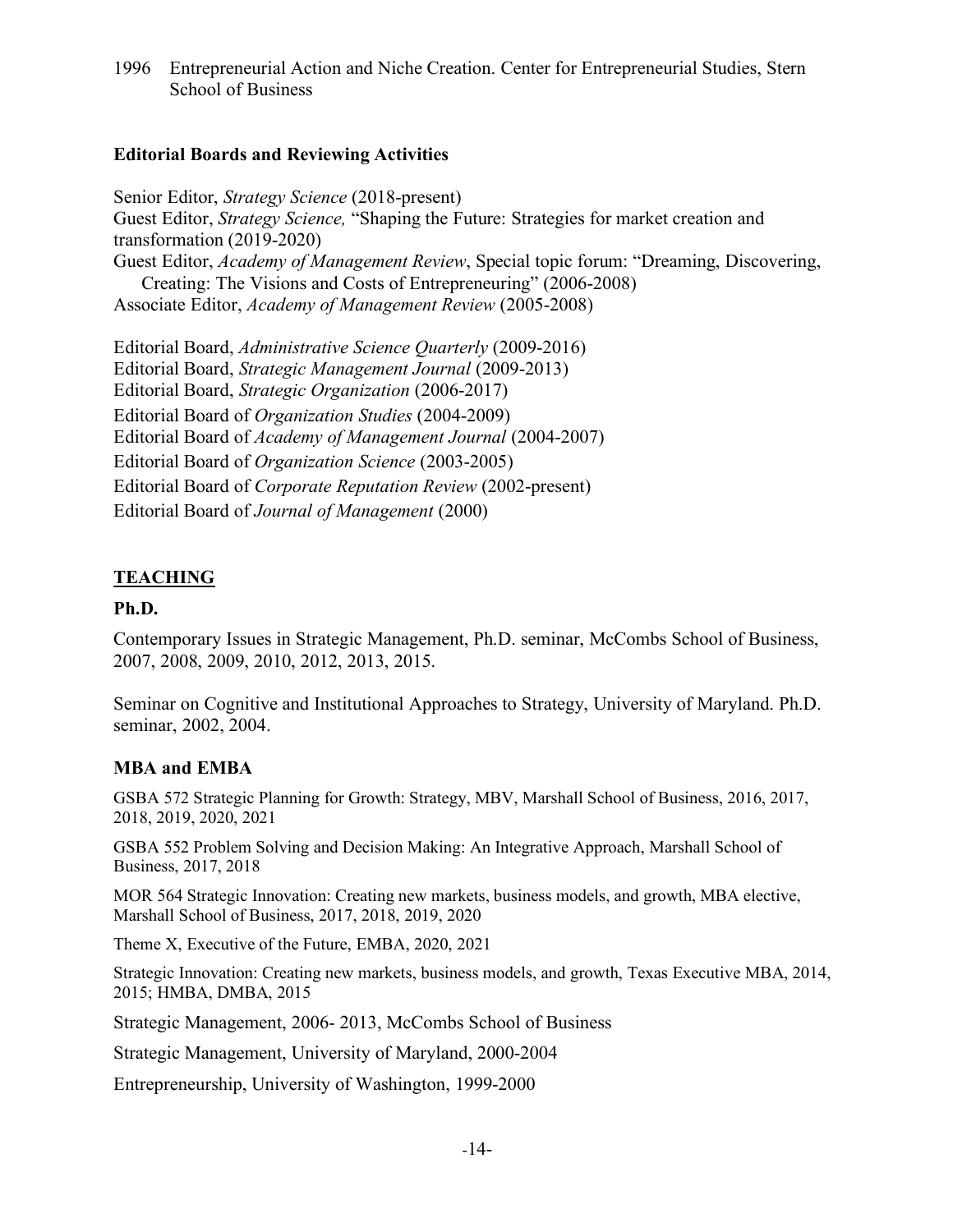# **Executive Education Open-enrollment and Custom Programs**

Strategic and Business Model Innovation (2013-present) Designing Winning Strategies (2014-2016) Developing Intangible Assets (1999-2000)

### **Undergraduate**

MOR 467 Strategic Innovation Management, 2017. General Management and Strategy, McCombs School of Business, 2011, 2012, 2013 Strategic Change and Innovation, McCombs School of Business, 2010, 2011, 2012, 2013 Entrepreneurship, Foster School of Business, University of Washington, 1999, 2000

### **Doctoral Student Advising**

### *Dissertation Committee Chair/Co-Chair*

Bruce Greenbaum, 2012-2015. The University of Texas at Austin Ye Dai, 2009-2012. The University of Texas at Austin Elena Dalpiaz, 2007-2010. Bocconi University, Milano, Italy. Michael Pfarrer, 2005-2007. University of Maryland Antoaneta Petkova, 2004-2006. University of Maryland, Best Dissertation Award, Entrepreneurship Division, Academy of Management, 2007

### *Dissertation Committee Member*

Jaewoo Jung, 2020-present, University of Tennessee-Knoxville Jue Wang, 2017- 2020, University of Southern California Jake Grady, 2016-2017, University of Southern California Santosh Srinivasan, 2015-present. The University of Texas at Austin Julie Sharek, 2012-present. The University of Texas at Austin Andy Kui Du, 2011-2013. Department of Information, Operation, and Risk Management (IROM), The University of Texas at Austin Philip Roundy, 2011-2013. The University of Texas at Austin Cindi Baldi, 2010-2013. The University of Texas at Austin Anastasya Zavyalova, 2010-2012. University of Maryland David Chandler, 2008-2011. The University of Texas at Austin Michael Bednar, 2006-2008. The University of Texas at Austin Michael Luchs, 2006-2008. The University of Texas at Austin Holy Slay, 2004-2006. University of Maryland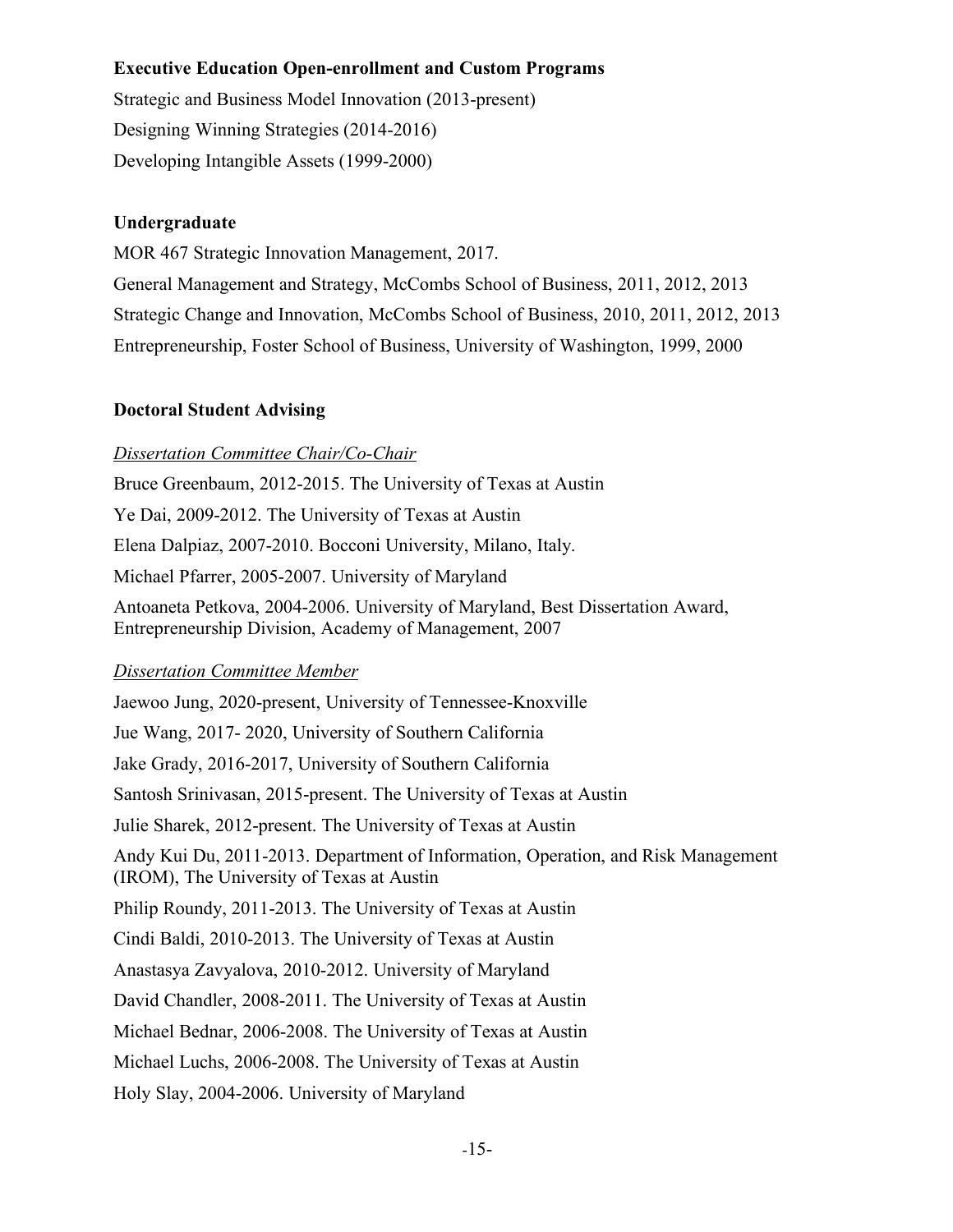### **SERVICE**

#### **Academic and Professional**

- 2019 Member, Strategy Division, Executive Committee
- 2018 Member, Strategy Division, Executive Committee
- 2018 Chair, Behavioral Strategy Interest Group, Strategic Management Society
- 2017 Program Chair, Behavioral Strategy Interest Group, Strategic Management Society
- 2016 Associate Program Chair, Behavioral Strategy Interest Group, Strategic Management Society
- 2014 Representative-at-Large, Behavioral Strategy Interest Group, Strategic Management Society
- 2022, Panelist, OMT Junior Faculty Consortium, Academy of Management
- 2014 Panelist, OMT Doctoral Student Consortium, Academy of Management
- 2013 Panelist, OMT Doctoral Student Consortium, Academy of Management
- 2012 Panelist, BPS Doctoral Student Consortium, Academy of Management
- 2010 Panelist, SMS Extension on Knowledge and Capabilities, Milan, Italy
- 2010 Reviewer for *Organization Science/INFORMS* Dissertation Proposal Competition
- 2008 Panelist, Business Policy and Strategy Division Mid-Career Workshop
- 2008 Reviewer for *Organization Science/INFORMS* Dissertation Proposal Competition
- 2007 Panelist, Business Policy and Strategy Division Junior Faculty Consortium
- 2005 Panelist, Technology and Innovation Management Division Doctoral Student Consortium
- 2004 Organizer, OMT/ODC/MOC Doctoral Student Consortium
- 2002 Member, Organization Management and Theory Division, Executive Committee
- 2003 Panelist, OB/OMT/ODC/MOC Doctoral Student Consortium
- 2002 Panelist, Business Policy and Strategy Division Junior Faculty Consortium
- 2000 Member, Business Policy and Strategy Division, Research Committee

#### **Institutional**

Research Director, Lloyd Greif Center for Entrepreneurial Studies, USC, 2016-present

Chair, Service Evaluation of TTT FAC Committee, Academic Senate, University of Southern California, 2020-2021

Member, UCAPT, University of Southern California, 2020-2021

Member, Personnel Committee, Marshall School of Business, 2016-2020

Member, Greif Recruiting Committee, Marshall School of Business, 2017-present